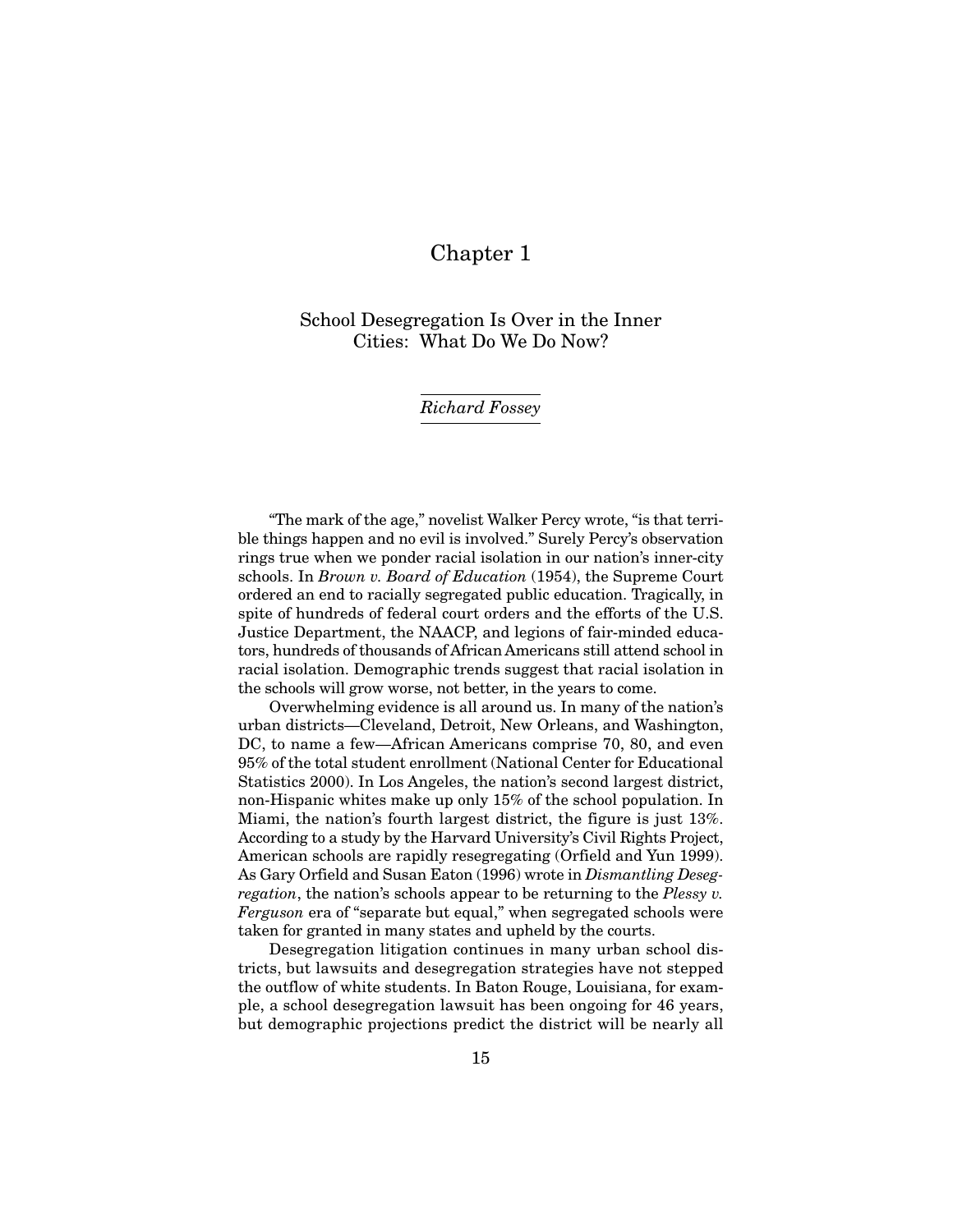black within the next few year (Caldas and Bankston 2000). This scenario appears to be the future for many urban districts all over the United States.

In fact, it is time for civil rights advocates and desegregation experts to confront reality. School desegregation is over in the inner cities. No desegregation strategy now in place or likely to be put in place will change these facts: most minority school children in the inner cities attend racially isolated schools and will do so for the foreseeable future.

#### **How Did This Happen?**

How could this have happened? How did the bright and tangible promise of *Brown v. Board of Education* dissolve into an "arid abstraction" in the core cities (Carter 1995, p. 626), devoid of power or meaning for African American school children?

Mountains of books, articles, and papers have tried to answer this question, but basically they all point to three possible explanations.

#### *The Supreme Court's Milliken Decision*

First, some scholars blame the Supreme Court itself for making a promise in *Brown* and then snatching it away in later decisions. Specifically, they point to the Court's decision in *Milliken v. Bradley* (1974), in which the Court struck down a trial court's desegregation plan for metropolitan Detroit (Orfield and Yun 1999). This plan would have required about 50 predominately white suburban communities to participate in desegregating the Detroit district's overwhelmingly black schools. In the trial court's view, a metropolitan plan that would force suburban white children into contact with Detroit's black children was the only feasible way to attack racial isolation in the Detroit system.

In perhaps its most important desegregation decision since *Brown*, the Supreme Court rejected the trial court's cross-district desegregation plan, ruling that such strategies are only permissible when there is evidence that school district boundaries were drawn for the purpose of racial segregation. In addition, the Court expressed skepticism about the creation of a "super school district" that would diminish the powers of more than 50 local school boards and perhaps create a logistical nightmare.

Without a doubt, *Milliken* stopped most cross-district desegregation proposals in their tracks. Thus the Court virtually guaran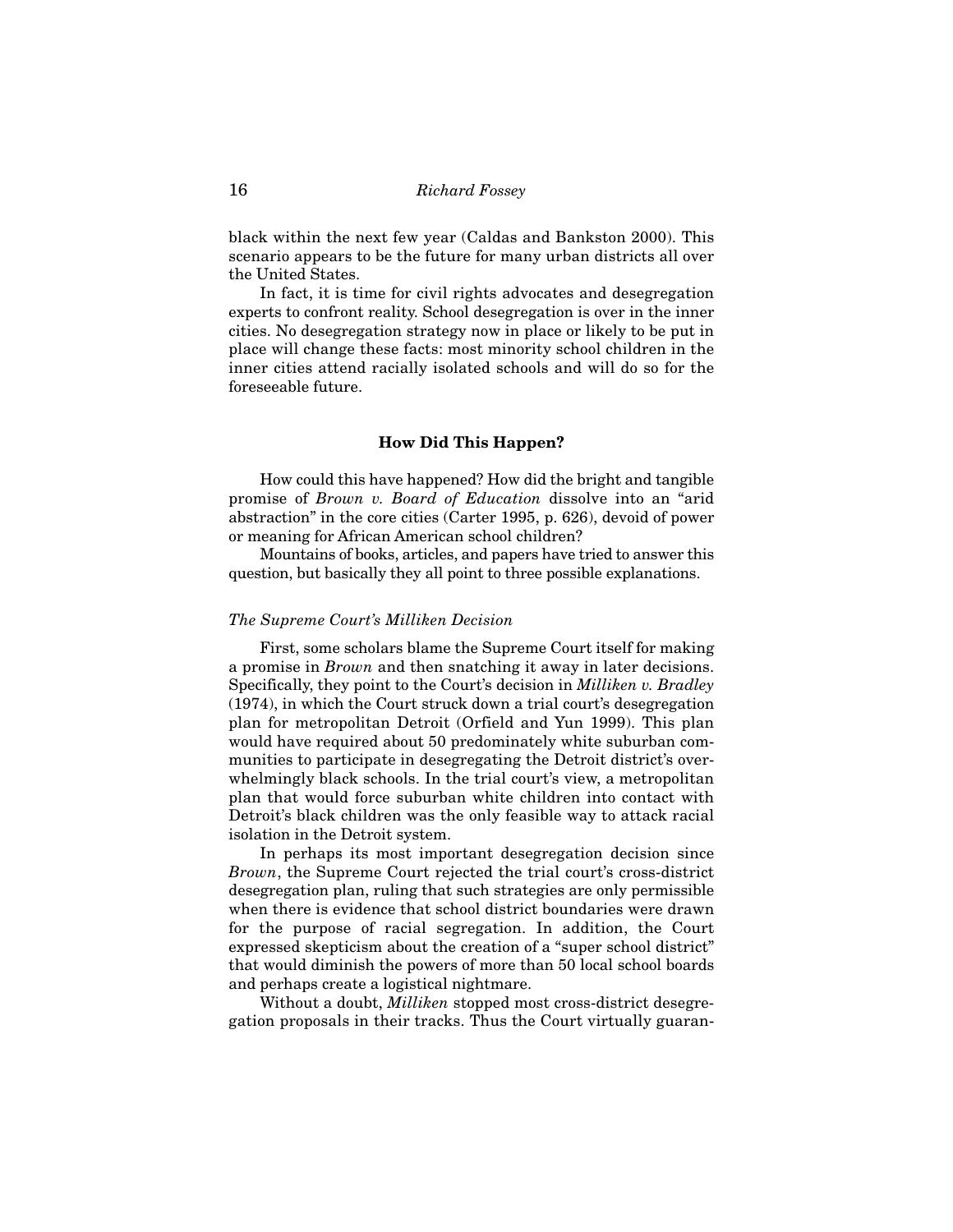teed the demographic picture that now exists in urban areas: a racially isolated inner-city school district surrounded by a ring of largely white suburban school systems.

This pattern is particularly prominent in the Northern industrial cities where school systems were organized without regard to racial makeup, foreclosing any argument that district boundaries were drawn to promote segregation. For example, many of the suburban towns around Boston were organized in the seventeenth and eighteenth centuries, when Massachusetts was still a British colony. Today, the schools of modern Wellesley, Newton, and Concord are overwhelmingly white, while the majority of students in nearby Boston are black, Hispanic, or Asian. No one can rationally argue, however, that these municipal subdivisions were intentionally organized to promote racially segregated schools.

In addition, *Milliken* affected Northern cities more than Southern cities because many urban school systems in the North are geographically small compared to the countywide systems that are common in the South. Looking at a map of the Boston metropolitan area, it is apparent that white parents can conveniently work in Boston without putting their children in Boston's schools. It is only a short drive from Boston's city center to the affluent and overwhelmingly white communities of Brookline, Newton, or Waltham.

Critics of the Supreme Court may be right to say that *Milliken* contributed to the transformation of urban school systems into racial ghettos. Still, it is by no means certain that the demographics of the core cities' schools would be any different had the Supreme Court approved the Detroit cross-district desegregation plan that was at issue in *Milliken*.

Specifically, the logistics of managing metropolitan-wide desegregation plans would be overwhelming, as the U. S. Supreme Court pointed out in *Milliken*. The Detroit plan that the Supreme Court considered in *Milliken* would have involved three-quarters of a million students; and, if implemented, would have put enormous strains on transportation, municipal taxing systems, and traditional notions of local control. It seems highly unlikely that federal courts would mandate many desegregation remedies of that magnitude even if the Supreme Court were to allow them to do so.

#### *Segregated Housing Patterns*

A second explanation for *Brown's* failure in the core cities has to do with the nation's housing patterns, whereby African Americans are still largely contained within all black residential districts. Until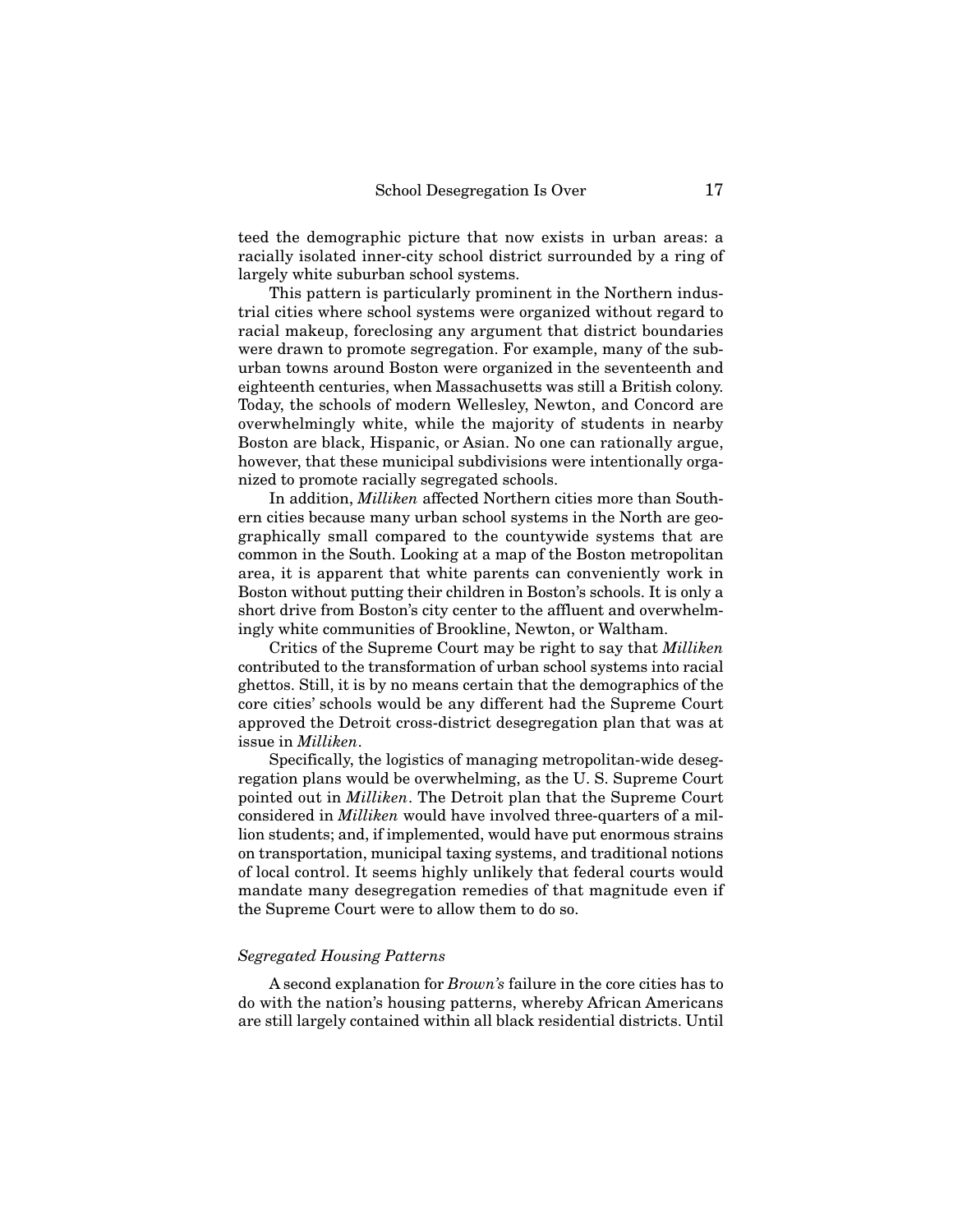African Americans and white families live together in integrated neighborhoods, some commentators argue, no meaningful desegregation will occur in urban schools.

This observation is surely correct. In fact, school desegregation has been most successful in rural districts and the smaller cities, where blacks and whites generally live in closer contact than in the large metropolitan areas. For example, Louisiana's West Feliciana Parish, where I lived for a time, is a rural community where blacks and white live in close proximity to one another, and which was successfully desegregated many years ago. The school system has a school population of about 1200 students, almost evenly split between white and black. Since the district has only one high school, all high school students are assigned to it without regard to race, a simple desegregation strategy that probably incorporates what the Supreme Court intended in *Brown*. Such a strategy would not be adequate, however, in an urban district of 100,000 students where white families and black families typically live in different residential sections of the city.

Unfortunately, those who explain racial isolation in urban schools by pointing to segregated housing patterns have no realistic solutions for changing this situation. No federal law or court-articulated constitutional right compels adult citizens to be assigned to residences by race. As a political matter, it seems unlikely that such a law will ever be enacted. Indeed, an effective integrated housing policy is probably more unlikely than a decision by the Supreme Court to overrule the *Milliken* decision. Thus to speak of *Milliken* or housing as core reasons for *Brown's* failure is to offer very little that is helpful in the search for a solution to racial isolation in urban schools.

#### *Underestimating the Impact of "White Flight"*

There is, however, a more useful explanation for the racial isolation of inner-city school children, and it is this. During the 1960s and early 1970s, most of the major players in the school desegregation process—judges, attorneys, political leaders and policy makers failed to recognize the overwhelming impact of "white flight" on school desegregation plans. In fact, many of the people most involved in school desegregation refused to admit that middle-class families were fleeing urban school districts in such massive numbers that they were fatally undermining judicial efforts to enforce the *Brown* decision. Furthermore, because they refused to admit this fact, they failed to craft solutions that might have counteracted the mass flight of middle class families out of the cities.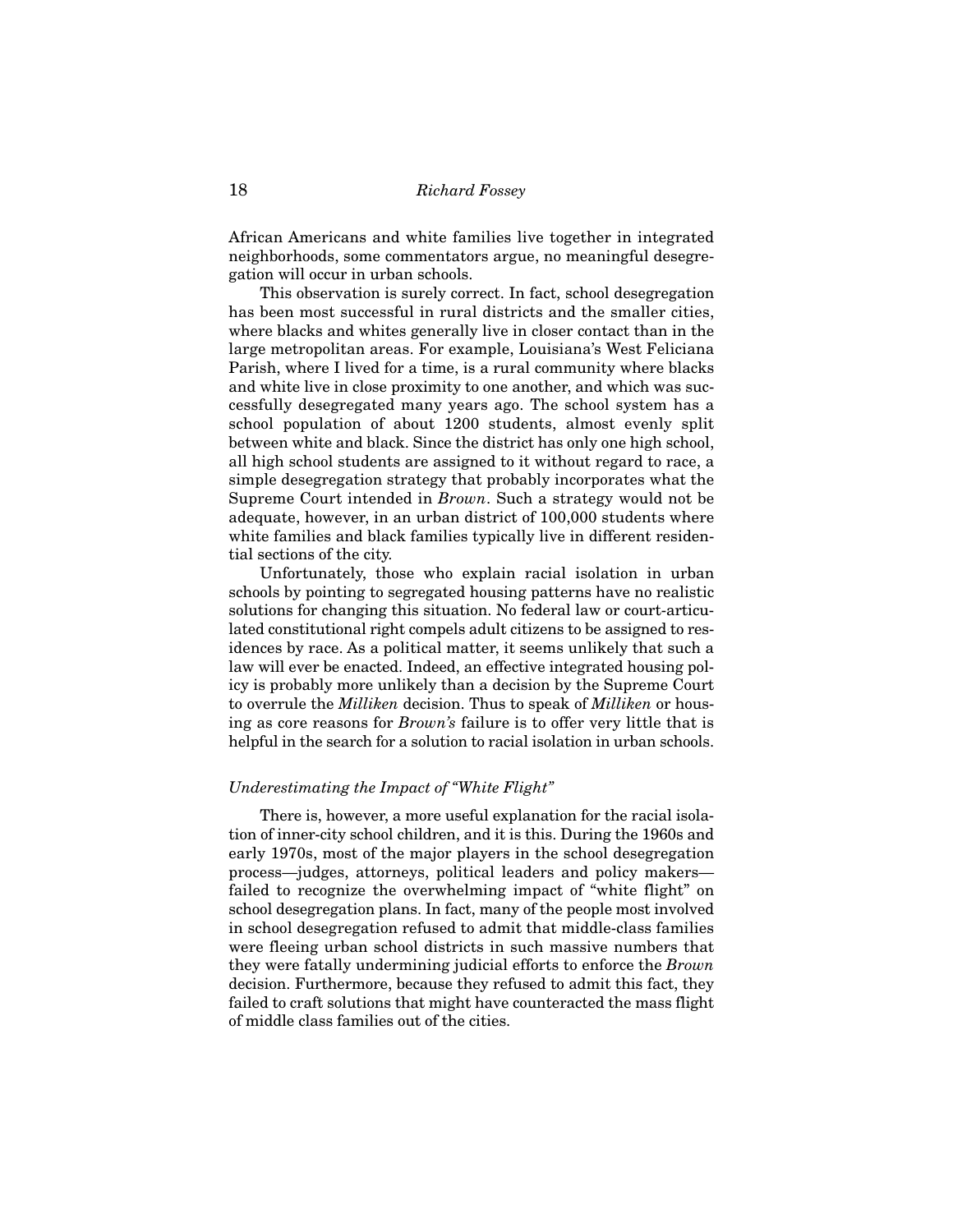One of the first policy scholars to address white flight forthrightly was James S. Coleman, the eminent social scientist and author of the Coleman Report. In a *Phi Delta Kappan* article that appeared in 1975, and which was subsequently reprinted (1979), Coleman pointed out what now seems obvious: racial isolation of urban school children was increasing even as segregation within school districts was on the wane.

This increase in between-district segregation, as I have said, results principally from the movement of whites to districts with fewer blacks. Its increase is not checked by any policies of desegregation of central-city districts; yet it is clear that segregation of the future in metropolitan areas of the U.S. will be of this sort: central-city schools nearly all black, suburban schools largely white. (Coleman, 1979, p. 124)

Furthermore, Coleman suggested, the desegregation process might actually be counterproductive. "[D]esegregation in some large cities is certainly not solving the problem of segregation," Coleman wrote. "Ironically, 'desegregation' may be increasing segregation. That is, eliminating central-city segregation does not help if it increases greatly the segregation between districts through accelerated white loss" (1979, p. 126).

Coleman's article was widely criticized for its research methods, its findings, and its conclusions. Perhaps his harshest detractors were Thomas Pettigrew and Robert Green, who blasted Coleman in the pages of the *Harvard Educational Review* in 1976. (The piece was reprinted in a 1979 collection of essays.) Pettigrew and Green described Coleman's desegregation piece as methodologically flawed and "an unprecedented campaign by a sociologist to influence public policy" (p. 133). Most damningly, they charged that Coleman's conclusions about desegregation were derived more from his personal beliefs than his research. Although smoothly written and accompanied by tables and graphs, Pettigrew and Green's essay had a harsh and jarring tone. Their underlying theme was that Coleman's conclusions were not only incorrect, they were irresponsible.

Other prominent scholars joined in criticizing Coleman's white flight thesis. Gary Orfield delivered a paper at a Brookings Institute symposium in which he stated, "It is impossible now to demonstrate that school integration, in itself, causes substantial white flight (quoted in Pettigrew and Green 1979, p. 153). Christine Rossell (1979) also challenged Coleman's desegregation research, writing that "school desegregation causes little or no significant white flight,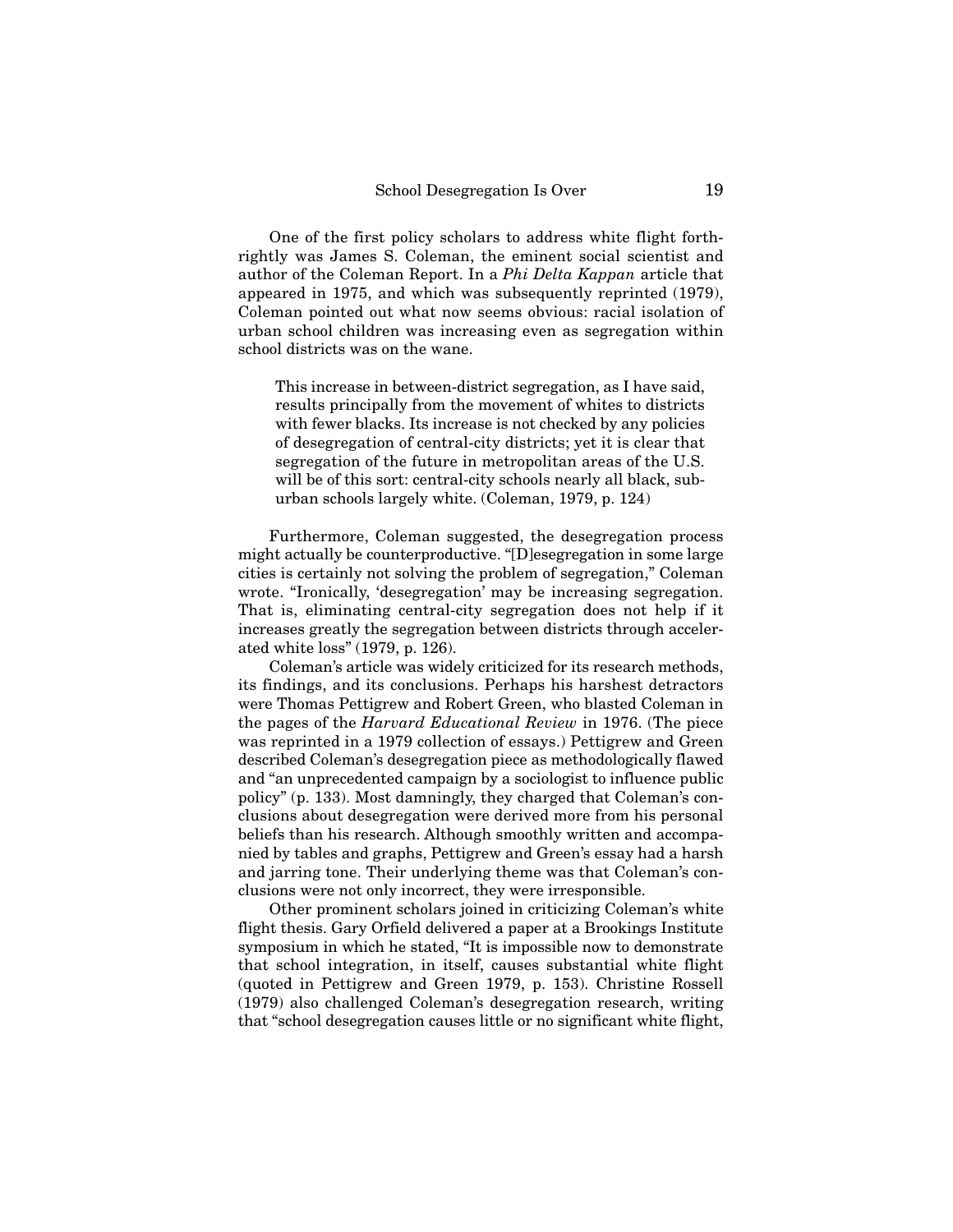even when it is court ordered and implemented in large cities" (p. 225). (Rossell later amended her views to acknowledge that desegregation plans did lead to significant white flight under some conditions.) Stanley Robin and James Rosco, two scholars from Western Michigan University, weighed in as well, arguing that Coleman's research was "seriously flawed" (1976, p. 56). Roy Wilkins and Kenneth Clark also attacked Coleman's work (Ravitch, 1979, p. 239), and Robert Crain (1976) of the Rand Corporation wrote that white flight from desegregation was not as serious as Coleman had argued.

Finally, Charles Willie, a Harvard professor who has written and consulted on school desegregation issues over a period of many years, rejected the argument that there might soon be too few white children to effectively desegregate urban public schools. "It is my contention," Willie wrote, "that there are enough whites in central cities now, and there will be in the future, to achieve meaningful desegregation of their public school systems" (1981, p. 126). By 1981, when this statement was published, any Boston parent could have told Willie that this statement was wildly incorrect, at least in the metropolitan area where Willie taught and resided.

A quarter of a century after Coleman's article was published, it is difficult to comprehend why Coleman's observations about white flight from inner city schools were so controversial. In retrospect it seems clear that Coleman was basically correct in attributing some white flight to coercive desegregation plans. The Boston experience alone should have told Coleman's critics that he had identified an important problem. In 1971, before Boston was subjected to a federal court's desegregation order, there were 57,000 white students in the district. By 1977, the number had dropped to 29,000. David Armor (1980) estimated about three-fifths of this loss (16,000 students) was attributable to desegregation activities (p. 205).

Indeed, data gathered by Christine Rossell, one of Coleman's earliest critics, would have confirmed Coleman's central thesis had it been interpreted in a reasonable way. Less than a year after Coleman's *Phi Delta Kappan* piece appeared, Rossell presented findings that flatly contradicted Coleman, and which concluded that mandatory desegregation plans had minimal impact on white flight. However, as Diane Ravitch, explained in a 1978 issue of *The Public Interest* (reprinted in1979), Rossell had "selected a statistical method that [would] show small declines even in the face of large absolute movements."

For example, Rossell reported that San Francisco, which was put under a desegregation order in 1971, experienced relatively minor white enrollment losses in the years immediately before and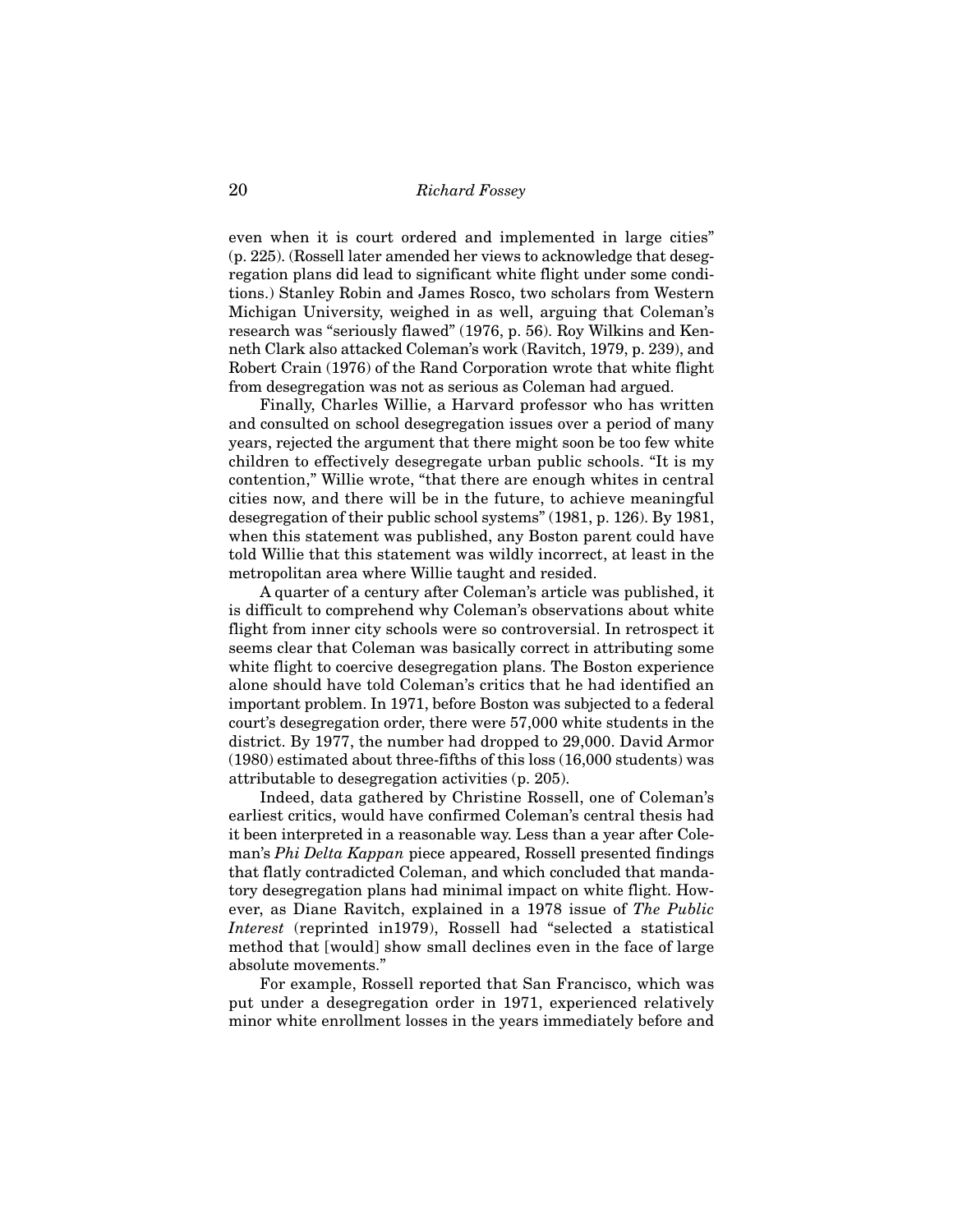immediately after the order was imposed. In the four years prior to the order, white losses as a percentage of total school population were  $-2.9\%$ ,  $-1.2\%$ ,  $0\%$ ,  $-4.1\%$ , and .2%. In the two years after the plan was enacted, white losses were  $-3.0$  and  $-2.1$ . Rossell used these figures to support her conclusion that San Francisco had experienced "no significant white flight" as a result of desegregation (quoted by Ravitch 1979, p. 241).

However, if one examines San Francisco's white enrollment losses in absolute terms during the years immediately before and after its desegregation plan went into effect, it becomes apparent that the city experienced very significant white flight. In 1968, San Francisco had 38,824 white students. Four years later, only 26,067 remained, a loss of 12,757 students, or about one third of the 1968 white enrollment. As Ravitch pointed out, any statistical method that would declare such a loss to be insignificant "is, at the very least, not very useful" (p. 248).

Ravitch then went on to report the white and minority enrollments for the 29 largest school districts in the country for the years 1968 and 1976. All 29 districts had experienced significant declines in white enrollment during those years, ranging from 16.2% in Jacksonville to 78.3% in Atlanta. By 1976, only 8 of the districts were majority white (pp. 250–251). Ravitch admitted that it is impossible to determine with certainty how much of this white flight was a reaction to desegregation. Nevertheless, she argued, it was "unsupportable to claim that there [was] no effect whatsoever" (p. 253).

In short, Rossell, along with several other respected scholars, used sophisticated statistical techniques to discredit Coleman's white flight thesis, even though any American who possessed the urban school enrollment figures and had eighth grade arithmetic skills could easily discern that Coleman was correct. Why, then, was Coleman so bitterly attacked?

As Ravitch pointed out, the Coleman "white flight' controversy symbolized the struggle over the future direction of school desegregation policy. "Coleman [was] urging a cautious and deliberate approach that takes into account the possibility of 'white flight' and resegregation" (p. 253). Coleman's critics were committed to racial balancing in the schools, without much regard for what the racial makeup of a school district might ultimately be.

Looking back, it is hard to escape the conclusion that Coleman's critics lost an important opportunity to reevaluate school desegregation strategy when they rejected his concerns about white flight out of hand. Coleman rightly predicted that the desegregation strategies then being used would ultimately lead to a new form of segregation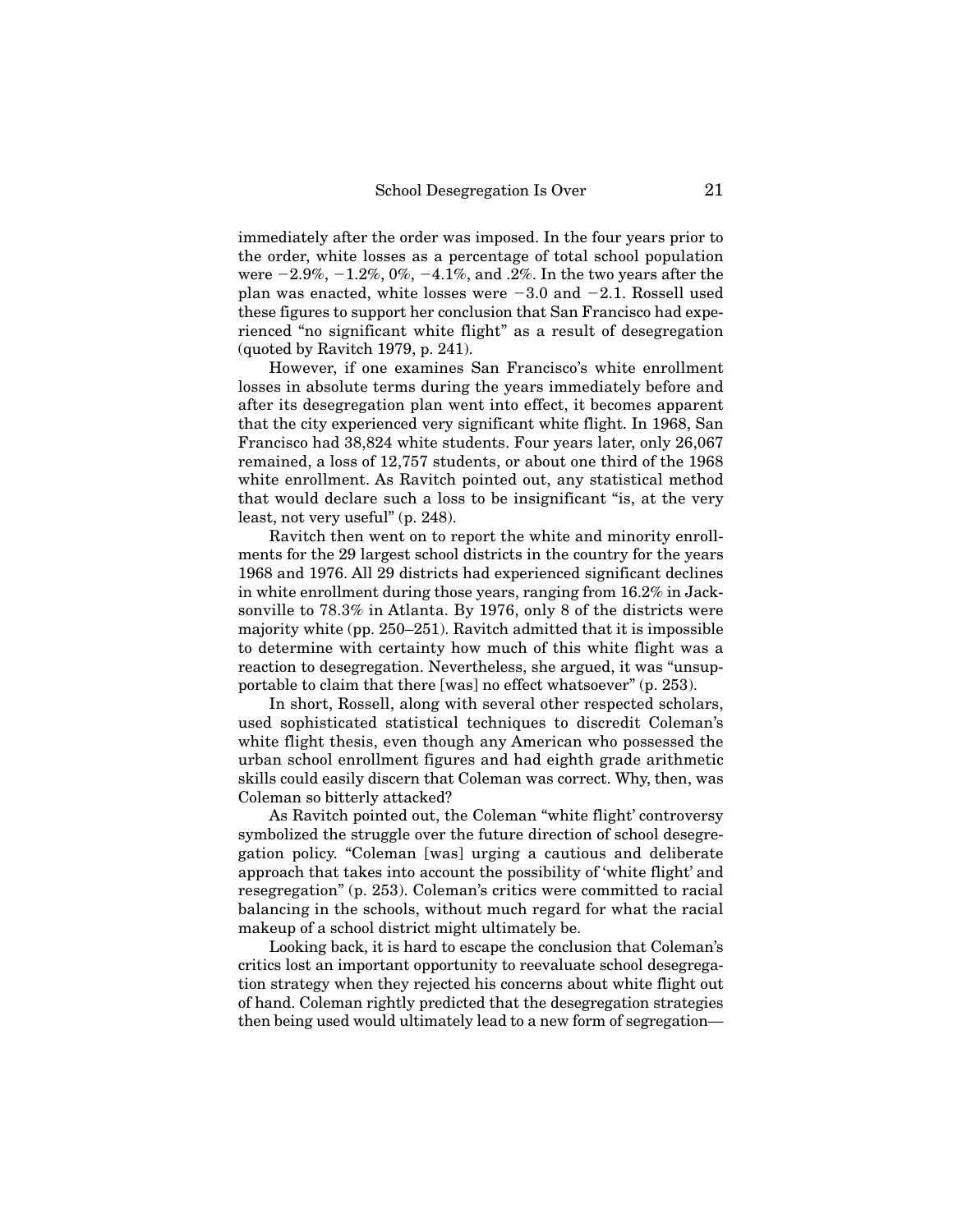a form in which nearly all black inner city districts would be surrounded by suburban schools that are mostly white.

Sadly, 47 years after the Supreme Court's *Brown* decision, thousands of minority school children still attend schools in racial isolation as if the Supreme Court had never spoken. As we begin the twenty-first century, *Brown's* promise remains unfulfilled. The question before us then is this: What do we do now?

#### **Facing the Truth About Urban Schools**

Before answering that question, it is useful to review the status of urban public education in the opening years of the twenty-first century. Any honest review will show that urban school systems are not healthy organisms with a few minor aches and pains. On the contrary, they are deeply and seriously dysfunctional. We must face that reality before we can decide what to do about the endemic racial isolation of public schools in the inner cities.

#### *Governance and Leadership Problems*

First of all, many inner-city school districts have serious governance and leadership problems. In too many cities, school board members are driven, not by the needs of children, but by racial and ethnic politics (Applebome 1996), patronage, and naked political ambition (Harris 1996, McAdams 2000).

David Rogers's study of the New York City school system, published in 1968, described the New York City Board of Education in terms that might apply to many urban school boards even today. In Rogers's words, the New York City board had shaped a "politics of futility" that allowed it to function in inefficient, unprofessional, and undemocratic ways.

It has an almost unlimited capacity [Rogers wrote] for absorbing protest and externalizing the blame, for confusing and dividing the opposition, "seeming" to appear responsive to legitimate protest by issuing sophisticated and progressive policy statements that are poorly implemented, if at all, and then pointing to all its paper "accomplishments" over the years as evidence both of good faith and effective performance. (p. 13)

In fact, urban school governance has been so bad in recent years that some respect commentators have recommended an end to demo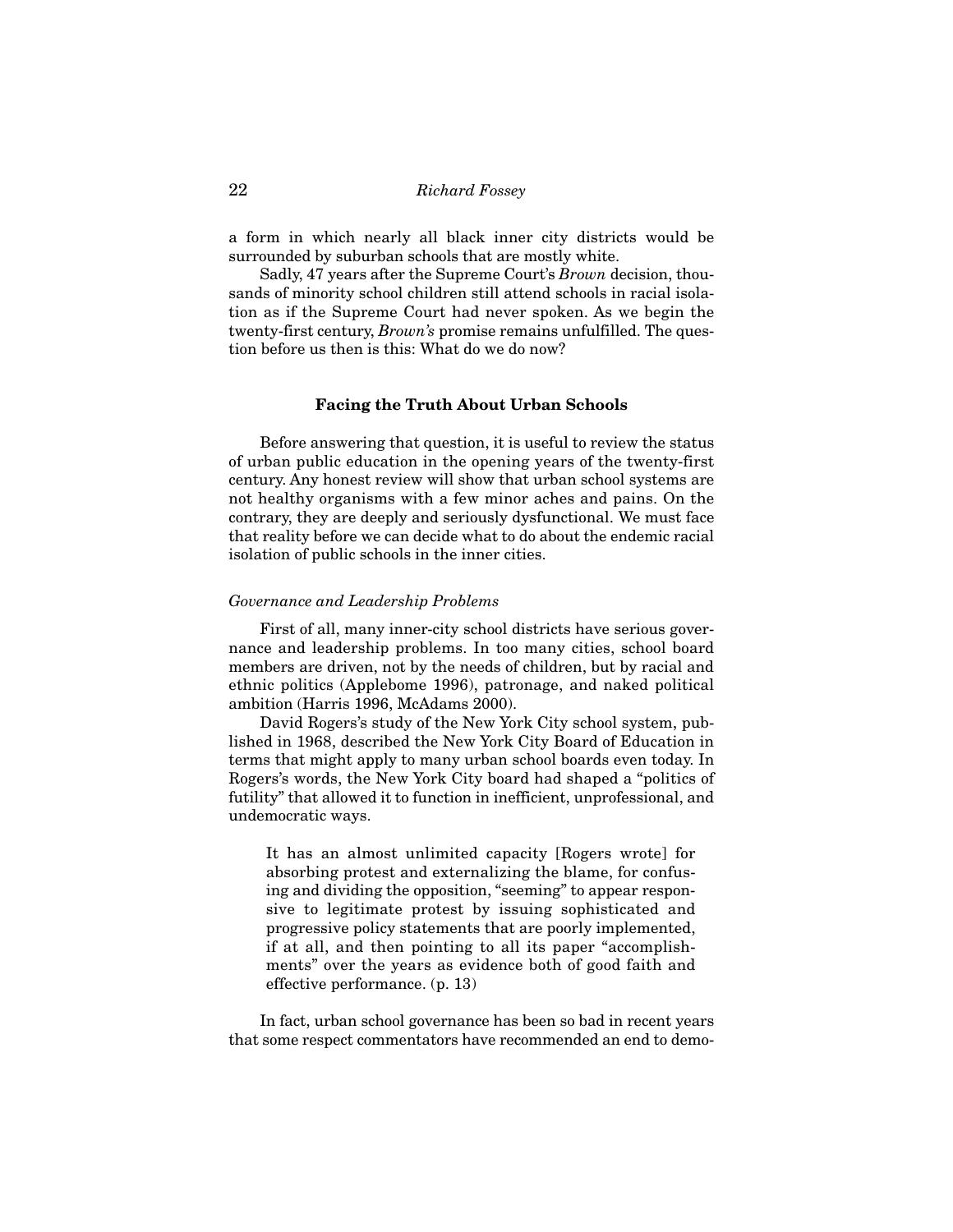cratic control of urban schools (Chubb and Moe 1990: McAdams 2000). In city after city, alternative governance structures have been tried to bring more professionalism to urban school boards. In Boston, for example, the city replaced a system of elected school board members with members appointed by the mayor. Some cities have tried to decentralize power in order to reduce school boards' mischief-making ability. Several states have passed so-called "academic bankruptcy" provisions, permitting state agencies to take over districts that are mismanaged or that have records of substandard student performance. In order to discourage patronage, several states limit school boards' authority over the hiring process.

Thus far, however, legislative efforts to improve urban school governance have had little impact on day-to-day school operations. As one commentator (McDermott 2000, p. 87) pointed out:

In theory, it makes sense to replace the boards of education that currently oversee failing school systems. In practice, the boards themselves often do not control administrators so much as they are controlled by them, and it is difficult to see how replacing one source of top-down oversight with another will improve matters much.

In addition to dysfunctional school boards, many inner-city school systems are shackled with ineffective executive leadership. Urban school superintendents, as Orfield and Eaton (1996) pointed out, seldom keep their positions for more than two or three years. Often they arrive at a school system touting a "brand-new" school reform plan. Too often, these executive educators resign their posts before they can be held accountable for results, frequently forced from office by a capricious school board (Parker 1996).

Public disappointment with traditional urban school administrators has caused many urban systems to look outside the ranks of professional educators for effective leadership (McAdams 2000, p. 255). Los Angeles, for example, the second largest school district in the nation, recently appointed Colorado's former Governor Roemer to be its new superintendent. In the year 2000, the chief executive of the San Diego schools was Alan Bersin, an attorney; and another attorney, Harold Levy, was recently appointed to head the New York school system (Lewin 2000). A least two large urban systems—Seattle and New Orleans—recently chose former military men to be their school superintendent.

Both trends—briefer tenure for urban school executives and the search for leadership outside the education profession—illustrate the problems urban systems are having in finding competent and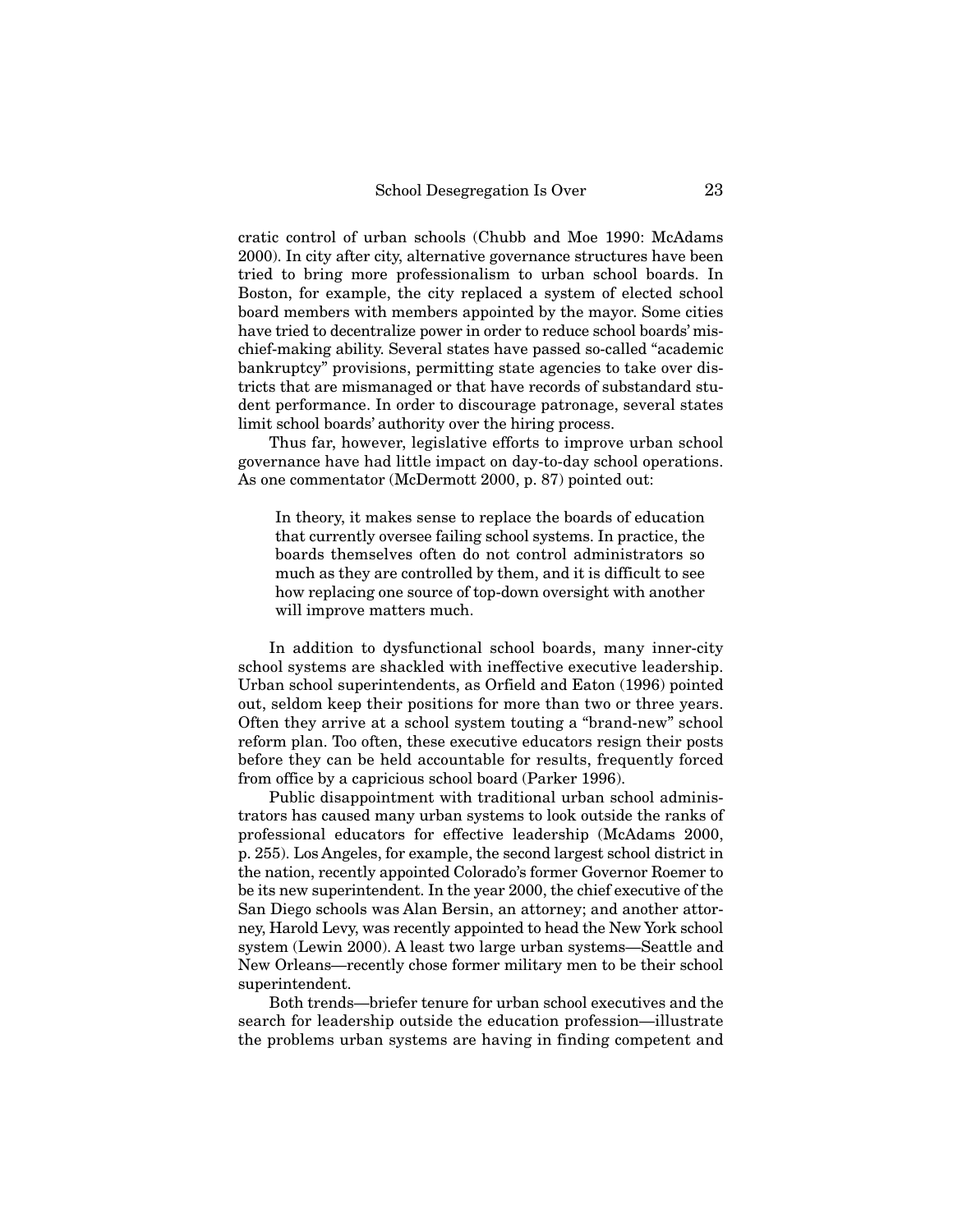effective executive leadership. This problem, along with a trend toward volatile, racially divisive, and politically motivated urban school boards, are major contributors to the phenomenon of increasingly dysfunctional urban school governance.

#### *Incompetent, Poorly Trained, and "Burned Out" Teachers*

Second, a great many of the educators who staff our urban schools are incompetent, uninspired, or indifferent. Linda Darling-Hammond, who wrote about her early teaching experience in Camden, New Jersey, described an urban teaching environment that is not atypical. As a new teacher, Darling-Hammond "found a crumbling warehouse high school managed by dehumanizing and sometimes cruel procedures, staffed by underprepared and often downright unqualified teachers, an empty book room, and a curriculum so rigid and narrow that teachers could barely stay awake to teach it" (1996, p. 7).

As Darling-Hammond has noted, perhaps a quarter of the teachers hired each year are underprepared for their assignments, "and they are assigned disproportionately to schools and classrooms serving the most educationally vulnerable children" (p. 6). Often our best teachers avoid the inner-city schools or transfer out of them as fast as they can.

Those who remain behind often experience workplace "burnout," a condition in which the teacher experiences feelings of alienation, helplessness, meaninglessness, depersonalization, and emotional exhaustion (Dworkin 1987; Maslach and Jackson 1981). Urban teachers are more likely to experience burnout than suburban teachers. LeCompte and Dworkin (1991), assessing various studies, estimated that between one-third and two thirds of inner-city schoolteachers may be burned out (p. 98).

The reasons for this are plain enough. Inner-city schools have large numbers of socially and economically disadvantaged students. Poverty, racial tension, violence, drugs, and fragmented family life are every-day realities for many of these children; and these conditions make it more difficult for them to learn (LeCompte and Dworkin 1991, p. 108). Teaching such children can be extraordinarily stressful, and teachers are often dissatisfied with the learning outcomes they achieve. Thus it is not surprising that inner-city teachers have especially high burnout rates.

In addition, teachers who are racially isolated in their school setting tend to experience high levels of burnout. Typically, such teachers are found in inner-city schools. In particular, many inner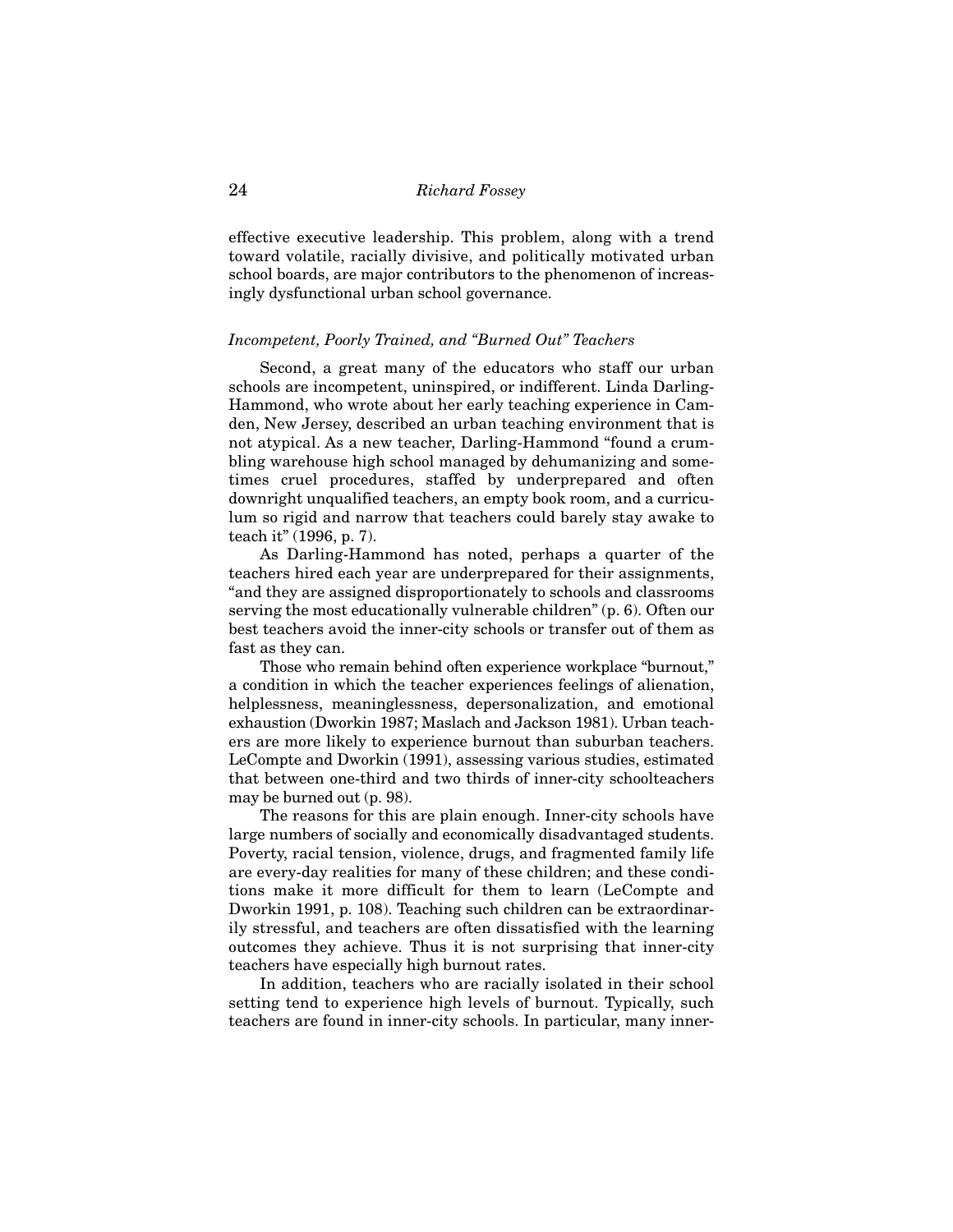city school systems operate according to desegregation plans under the supervision of federal courts. Often these plans require teachers to be assigned to schools by race, in approximately the same proportions as the racial makeup of the district as a whole. Generally, such orders require some white teachers to teach in schools with predominately black student populations. In these situations, teachers may experience mistrust, feelings of isolation, and sense of being unwanted (LeCompte and Dworkin, 1991, pp. 104–105).

Too often, urban administrators practice sloppy recruiting procedures (Murnane et al. 1991) and simply refuse to document and address poor teaching practice. Susan Moore Johnson's classic case study, "The case of Edna Wiley," (1978) is an almost unbelievable description of one urban school system's tolerance of a tenured teacher's bizarre and dysfunctional behavior over a period of many years.

Hand-in-hand with the problem of underprepared, unskilled, and burned out teachers is the "backwardness of curriculum policy" in schools for the poor (Darling-Hammond 1996, p. 7)—in other words, the schools that many African American children attend. "Because of the capacities of their teachers," Darling-Hammond wrote, "most classrooms serving poor and minority children continue to provide students with significantly less engaging and effective learning experiences."

Several scholars have written convincingly about the need for "culturally relevant teaching methods" when teaching African American children (Ladson-Billings 1994; Delpit 1995); and we now have good scholarship on this topic. But a new curriculum, even a culturally relevant curriculum, will not increase learning in an environment where skilled teachers and motivated students are in short supply. In such environments, Richard Elmore wrote, "[s]trict curriculum mandates would seem to hold little promise of increasing student learning, except to reinforce adult influence against a hostile or indifferent clientele, or possibly to tell teachers whose knowledge and skill were low what to teach" (1987, p. 70). Or, as Thomas Sergiovanni (1992, p. 4) put it, too many policymakers, school administrators, and academics have emphasized process over substance—satisfied if they implement the "right method," regardless of whether those methods produce better outcomes for children.

#### *General Malaise and Indifference to Children*

Finally, and most disturbingly, many urban school systems seem infected by a general malaise, difficult to describe in a few words,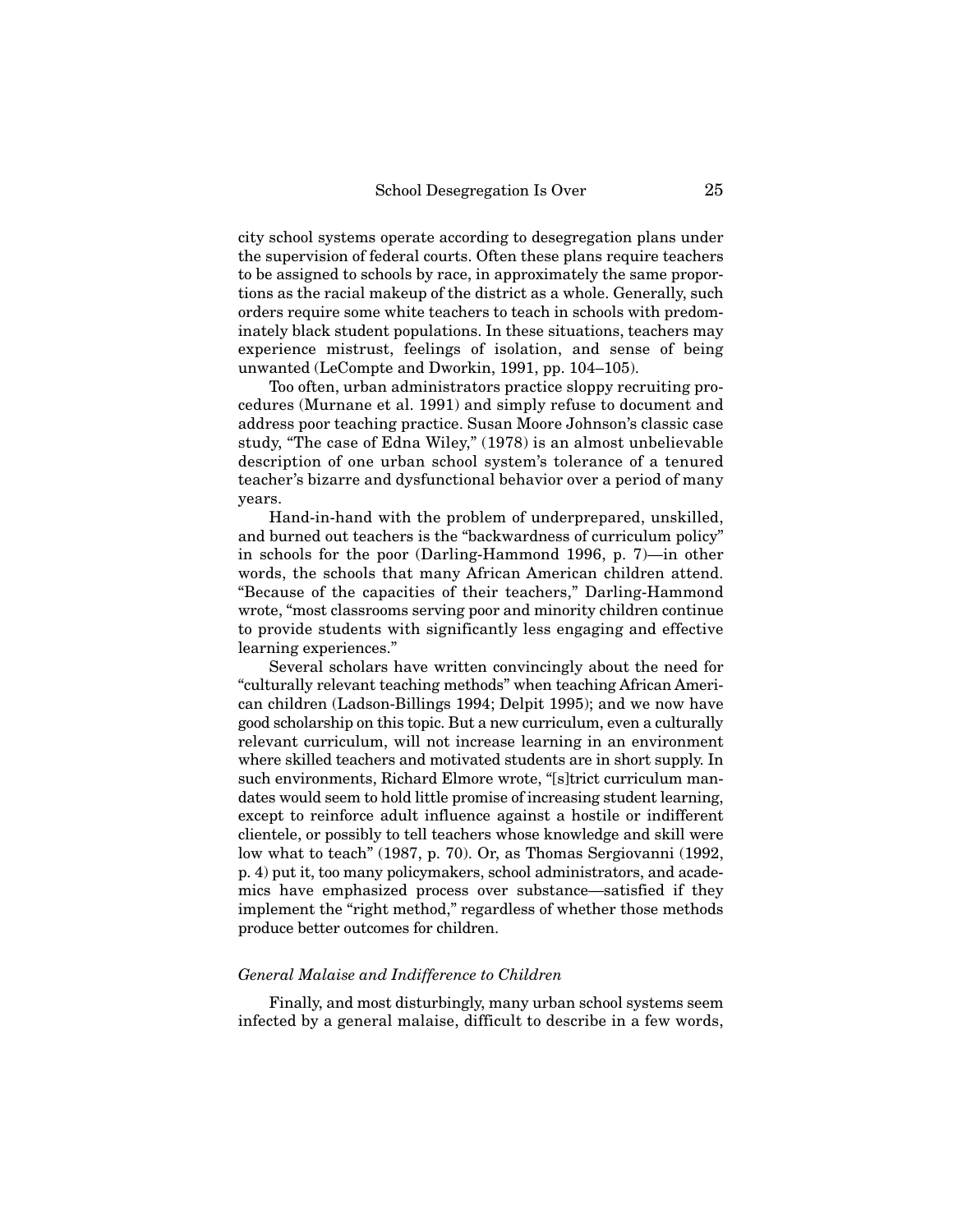but characterized by the dilapidated condition of urban school buildings, an inattention to the welfare of students, and an overall climate of indifference. I was struck most forcefully by this phenomenon in 1996, when I inspected school facilities in New Orleans at the request of the American Civil Liberties Union, which had brought a lawsuit against the state of Louisiana in an effort to get more financial resources for several poorly funded Louisiana school districts. My job was to visit randomly selected New Orleans schools, document the state of the schools' physical facilities, and determine whether teachers had proper credentials and adequate textbooks and supplies.

What shocked me the most, as I went from one New Orleans public school to another, was the condition of the restrooms, particularly in the high schools and middle schools. Almost without exception, restroom facilities were unfit for human use. In general, they were unventilated, dirty, smelly, poorly lighted and vile. Students had no privacy while in the restrooms, because toilet doors and stalls had been removed. In most cases, hand-washing sinks and ventilation fans were nonfunctional; and soap, towels, mirrors, and toilet paper were almost always missing. At several schools, officials told me the students simply did not use the school restroom facilities; most preferred to endure physical discomfort rather than enter these truly hellish restrooms.

Not surprisingly, other school conditions were bad as well. Some teachers did not have enough textbooks for their students, and others were using out-of-date books. In school after school, science laboratories had become virtually inoperative due to lack of running water, functioning ventilation hoods, equipment, chemicals, and supplies. Many schools had leaky roofs and broken windows; few were air conditioned or adequately wired for the proper use of computers and instructional technology.

Some of what I saw in New Orleans schools can be explained, at least in part, by a lack of money; but some cannot. Obviously, the city of New Orleans has sufficient resources to provide school children with toilet paper, restroom stalls, soap, and clean, well-ventilated bathrooms. In my mind, the fact that New Orleans did not provide these things has only one explanation—indifference and a lack of respect for the human dignity of a school child.

Of course, one person's observations in a single urban school district cannot stand as an indictment of American urban education in general. But my observations are consistent with what others have observed and described in urban schools across the country. Jonathan Kozol's (1991) descriptions of schools in East Saint Louis,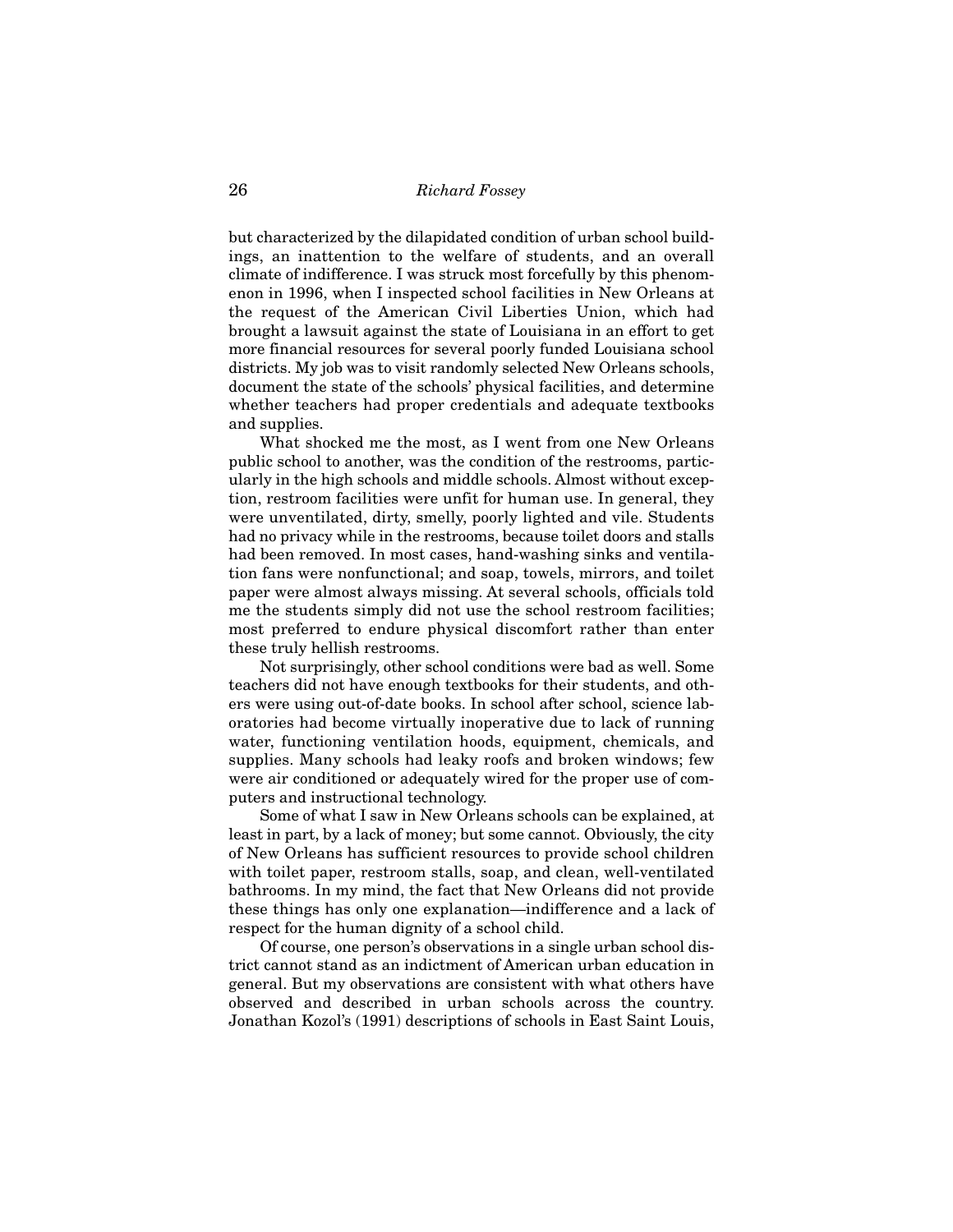Chicago, and New York, for example, are wholly consistent with what I saw in New Orleans.

Not only are conditions bad in many inner-city schools, but many urban school leaders seem unable to admit this simple fact. Several of the New Orleans schools I visited had posted cheerfully optimistic posters, prepared by the school district's central office, boasting about lowered dropout rates and improved standardized test scores. These representations were totally inconsistent with the squalid conditions I encountered and with what state education records revealed about the district's on-time graduation rates.

#### **What Do We Do Now?**

Ideas about how to improve urban schools are plentiful. Hundreds of books, research articles and scholarly papers have addressed the topic. There are research centers and scholarly journals devoted entirely to urban education. It is fair to say that we have gathered sufficient research on urban school reform; indeed, we may have accumulated more than we need.

It is not the purpose of this essay to add to this list of nostrums for fixing inner-city schools. Instead, I suggest that we examine urban schools from a new perspective—a perspective of cold, stark realism, and that we then attack urban school problems from this new perspective.

First of all, it is time to admit that school desegregation in many urban districts is over. James Coleman's concerns about white flight—made in the early 1970s—were perceptive and accurate. The nation ignored Coleman's warnings and listened to his detractors— Gary Orfield, Christine Rossell, Charles Willie and others; and we need only stroll the corridors of an inner-city high school to see where that decision brought us. In urban districts where white students are substantially in the minority, policymakers, attorneys and judges should quit tinkering with desegregation strategies and let school officials educate students without regard to maintaining racial balance.

I am not suggesting that we retreat from the moral principles of the *Brown* decision. *Brown'*s simple holding—that American school children deserve equal educational opportunities regardless of race—is the nation's supreme moral statement of the twentieth century. Moreover, many of the strategies that were developed to implement *Brown*—flawed though some of them turned out to be—still have application in the nation's new large school districts, where a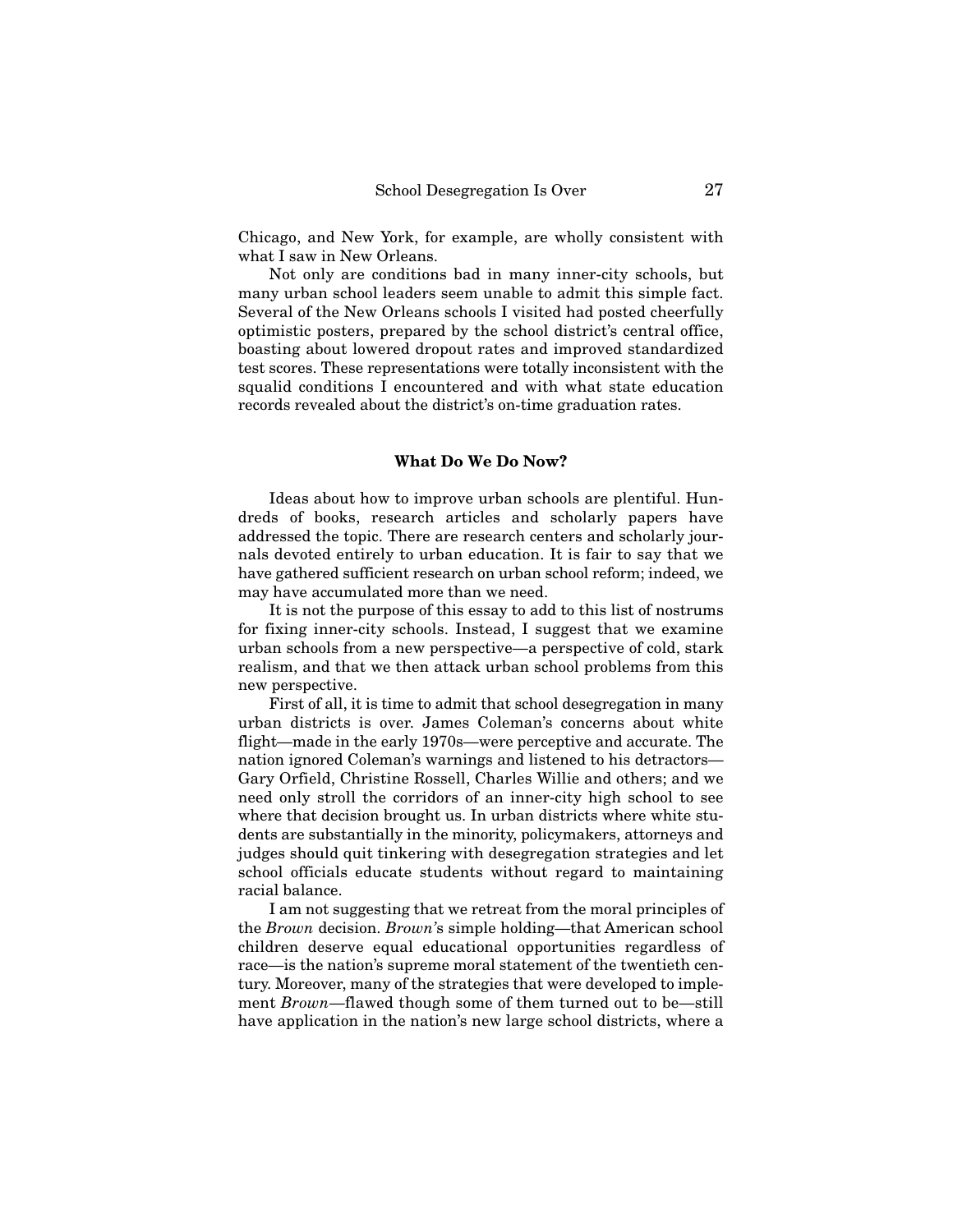high percentage of white children go to school with minority school children. Most of these districts are in the South and the West.

Nevertheless, in cities like Atlanta, Dallas, Detroit, Memphis, New Orleans, Washington, DC and a string of other cities, we must admit that most black children attend school in racial isolation and that this reality is not going to change in our lifetimes. In those communities, the job of the schools is to prepare children who live and study in racial isolation for the opportunities that exist in the larger world.

Second, we must face another stark reality about inner-city schools. Outside the selective, magnet-style schools, education in the minority-dominated urban districts is on the verge of collapse. Educational researchers tend to portray urban schools as basically sound educational environments, which only need a bit of policy advice and guidance to function at a higher level of adequacy. This is not correct. Jonathan Kozol's *Savage Inequalities* paints a true portrait of the typical inner-city school; and it is a picture of squalor, chaos, and indifference to children's needs. Any researcher or policymaker who offers a rosier picture is not providing useful or accurate information.

Finally, we must face a third stark reality about urban education: school desegregation failed in the inner cities for essentially one reason: many of the people who implemented it—judges, attorneys, court-appointed experts, school board members, union officials, and professional educators—never intended to disturb the status quo of public education. Thus, the long years since *Brown v. Board of Education* are a history of mechanical and ineffective remedies—forced busing, magnet schools, race-based staffing ratios, special intervention programs for "at risk students," etc. while African American children continued to huddle in racially isolated schools where they could not even decently go to the bathroom. During all this time, the teachers' unions, urban school boards, state education departments, and affluent suburban school districts continued doing business as usual.

Paulo Freiere's work, *Pedagogy of the Oppressed* (1970), which is based on his experience with repressive Latin American regimes, is useful for understanding why fifty years of school desegregation has been so ineffective. According to Freire, the oppressors (in this case the education industry's various special interest groups) can never be relied upon to liberate the oppressed.

The oppressors, who oppress, exploit, and rape by virtue of their power, cannot find in this power the strength to liber-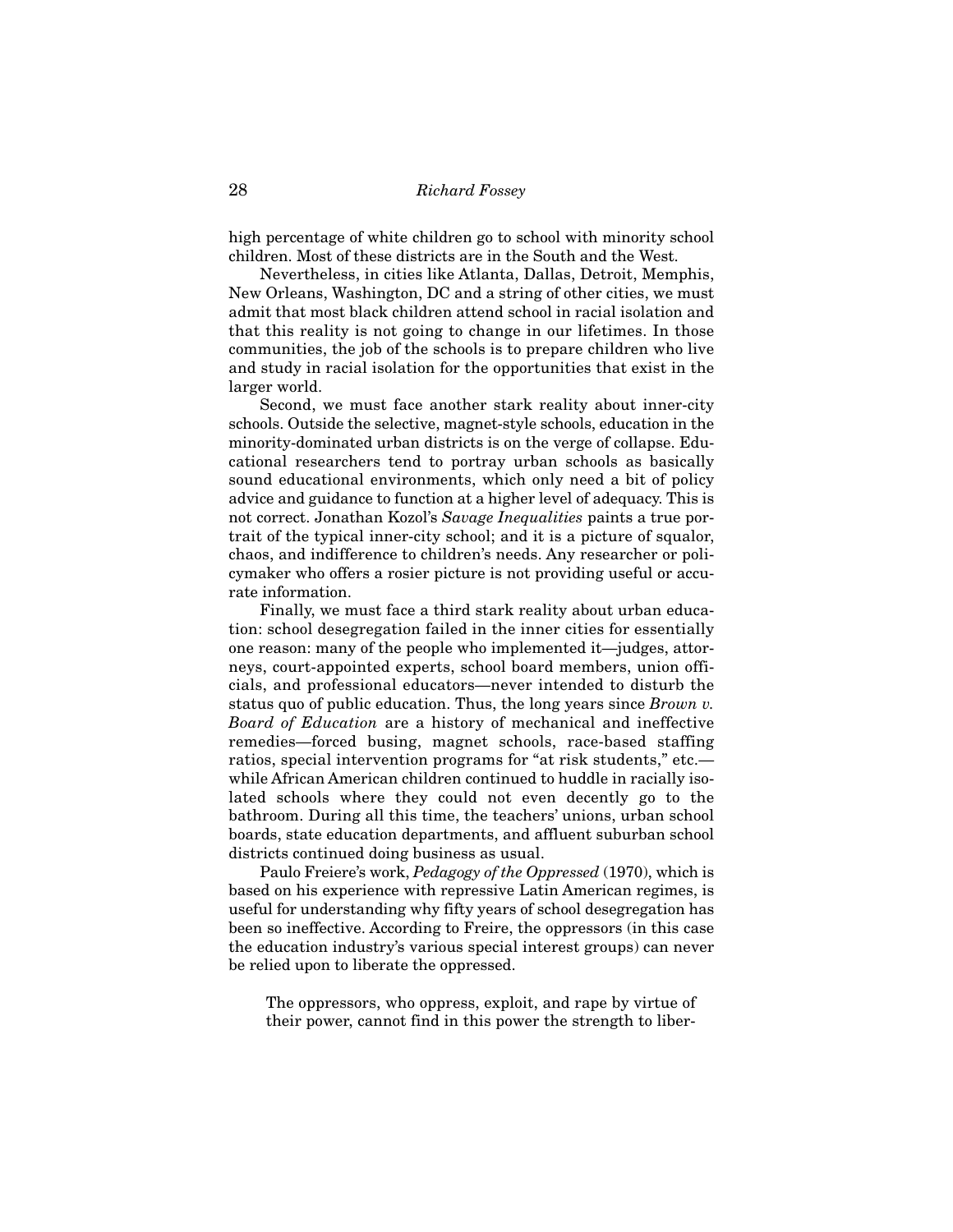ate either the oppressed or themselves. . . . Any attempt to "soften" the power of the oppressor in deference to the weakness of the oppressed almost always manifests itself in the form of false generosity; indeed, the attempt never goes beyond this. In order to have the continued opportunity to express their "generosity," the oppressors must perpetuate injustice as well. An unjust social order is the permanent fount of this "generosity," which is nourished by death, despair, and poverty. (p. 44)

Thus, school desegregation became "an instrument of dehumanization," which began with the "egoistic interests of the oppressors" and which made the oppressed the objects of paternalistic humanitarianism (p. 54). (In fact, false generosity probably explains why liberal minded social scientists reacted so negatively to James Coleman's accurate observation in the early 1970s that school desegregation was simply not working.)

In Freire's view, the liberation of the oppressed can never be achieved through the "false charity" of the oppressor. It can only be achieved when the oppressed recognize the reality of their oppression and begin working toward the transformation of the world, of themselves, and of their oppressors. For Freire, this transformational work by the oppressed is an act of love that restores not only their own humanity, but also the humanity of their oppressors as well (1970, p. 56).

Obviously, Freire's work is deeply moral. It is not surprising that his work has found expression in liberation theology, which has greatly influenced Catholic thought, particularly in Latin America. Is it possible that Freire's vision of liberation for the oppressed could be introduced into school desegregation policy? More specifically, is it possible, that education policy makers might allow inner-city families to take control of their children's educational destinies themselves, instead of being forced to rely on the "false generosity" of the courts and the special interest groups that have controlled the school desegregation process throughout its 50-year history?

It seems unlikely. Indeed, most mainstream educational scholars and policymakers recoil from any proposal that would radically alter the basic status quo in public education. This view largely explains the deep resistance of educational constituencies to voucher proposals, which are seen as an insidious plot to undermine the public schools.

This is unfortunate, because school desegregation has been a disaster in the inner cities. False generosity—court-imposed desegregation remedies, advice from so-called desegregation experts, and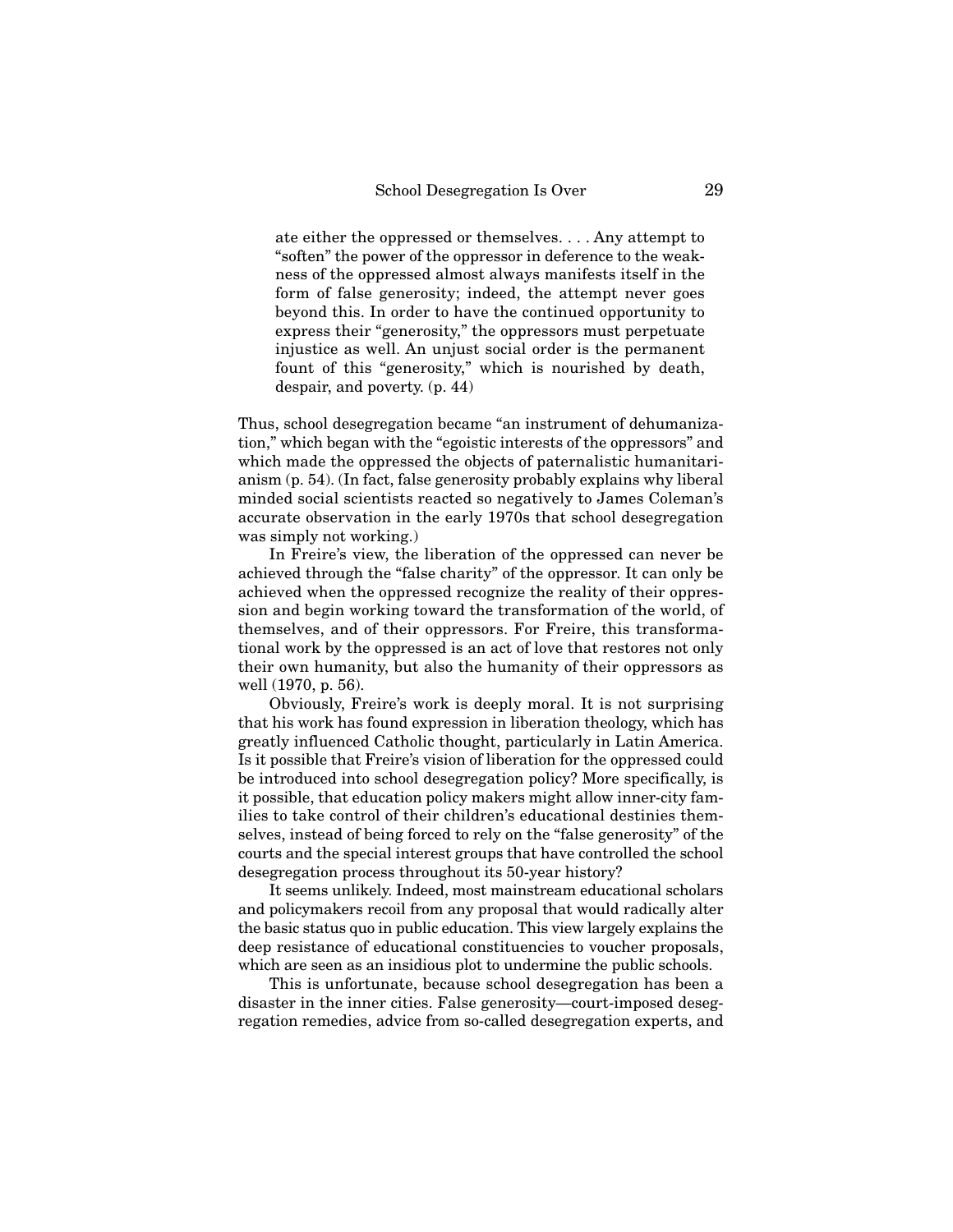the policies implemented by various education agencies—have left the inner city school schools racially isolated and dysfunctional. To solve this calamity, the oppressed themselves must have the power to throw off oppression—and this includes the power to choose an alternative to public education.

In other words, the transformation of inner-city education depends, and depends quite heavily, on the adoption of some form of vouchers and family choice. In particular, inner-city families should have access to Catholic parochial schools—institutions that recognize the humanity of oppressed children as an act of faith.

So far, public opinion is hotly divided about voucher programs that include religious schools; and the courts have not offered much encouragement. Indeed, Justice Clarence Thomas, in *Mitchell v. Helms* (2000), bluntly suggested that the courts' hostility to public funding for religious education is based not on high-minded concerns about the separation of church and state, but anti-Catholic bigotry.

But the public and judicial climate may change. After all, Canada permits government support of church-sponsored schools, and no one can seriously argue that Canadian education has been hurt by that practice. Two things are certain: the status quo is not an option for public education in the inner cities, and current desegregation strategies have not worked for inner city children. We are now faced with two choices—we can continue to engage in false generosity—implementing a failed school desegregation policy while refusing inner-city families any alternatives to the public education's status quo. Or we can insist on decent education for racially isolated inner-city school children. If we choose the second option, it is time for American education policy to become more welcoming to vouchers, family choice, and religious schools.

#### **References**

- Applebome, P. 1996, June 27. Bitter racial rift in Dallas board reflects ills in many other cities. *New York Times*, p. 1.
- Armor, D. J. 1980. White flight and the future of school desegregation. In W. G. Stephan and J. R. Feagin (Eds), *School desegregation past, present, and future*. New York: Plenum Press.
- Caldas, S. J., and Bankston, C. L., III. 2000. East Baton Rouge, school desegregation, and white flight. Unpublished manuscript.
- Carter, R. L. 1995. The unending struggle for equal educational opportunity. *Teachers College Record, 96*, 619–626.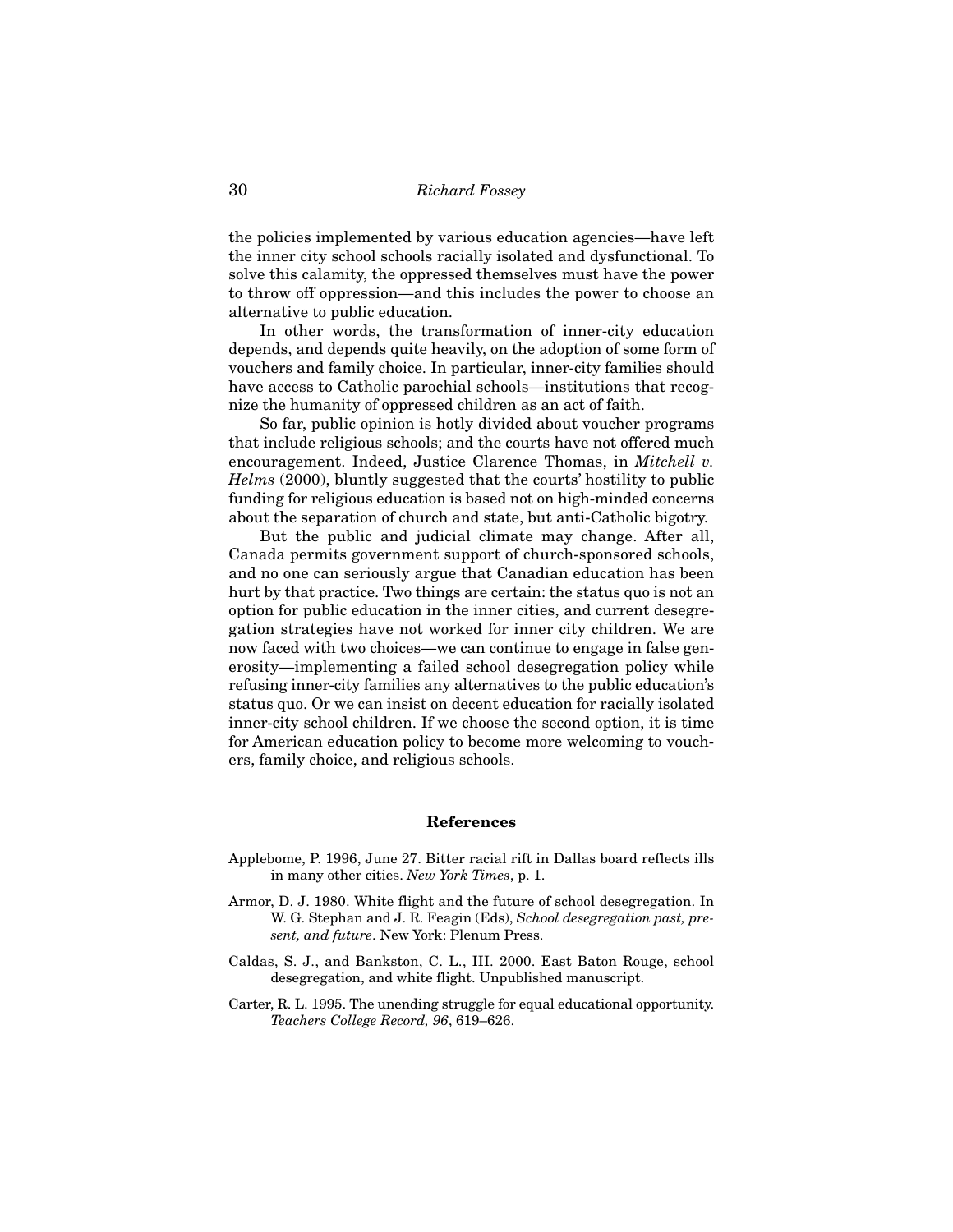- Chubb, J. E., and Moe, T. M. 1990. Politics, markets, and America's schools. Washington, DC: The Brookings Institution.
- Coleman, J. S. 1979. Racial segregation in the schools: New research with new policy implications. In N. Mills (Ed.), *Busing, U.S.A*. (pp. 21–131). New York: Teachers College Press.
- Crain, R. L. 1976. Why academic research fails to be useful. In F. H. Levinsohn & B. D. Wright (Eds.), *School desegregation, shadow and substance* (pp. 31–45). Chicago: University of Chicago Press.
- Darling-Hammond, L. 1996. The right to learn and the advancement of teaching: Research, policy, and practice for democratic education. *Educational Researcher, 25*, 5–17.
- Delpit, L. 1995. *Other people's children: Cultural conflicts in the classrooms*. New York: New Press.
- Dworkin, A. G. 1987. *Teacher burnout in the schools: Structural causes and consequences for children*. Albany: State University of New York Press.
- Elmore, R. F. 1987. Reform and the culture of authority in schools. *Educational Administration Quarterly, 23*, 60–78.
- Freire, P. 1970. Pedagogy of the oppressed (30th anniversary ed.). New York, NY: Continuum International.
- Johnson, S. M. 1978. The case of Edna Wiley. Harvard Graduate School of Education (typewritten case study).
- Ladson-Billings, G. 1994. The dreamkeepers: Successful teachers for African American children. San Francisco: Jossey-Bass.
- Kozol, Jonathan. *Savage inequalities: Children in America's schools*. New York: Crown Publishers.
- LeCompte, M. D., and Dworkin, A. G. 1991. *Giving up on school: Student dropouts and teacher burnouts*. Thousand Oaks, CA: Corwin Press.
- Lewin, T. 2000, June 8. Educators are bypassed as school system leaders. *New York Times*, p. A1.
- McAdams, D. R. 2000. *Fighting to save our urban schools . . . and winning! Lessons from Houston*. New York, NY: Teachers College Press.
- McDermott, K. A. 2000. Barriers to large-scale success of models for urban school reform. *Educational Evaluation and Policy Analysis, 22*, 83–89.
- Murnane, R., Singer, J., Willett, J., Kemple, J., and Olsen, R. 1991. Who will teach? Policies that matter. Cambridge, MA: Harvard University Press.
- National Center for Educational Statistics (2000). *Characteristics of the 100 largest public elementary and secondary school districts in the United States: 1998–1999*. Author: Washington, DC.